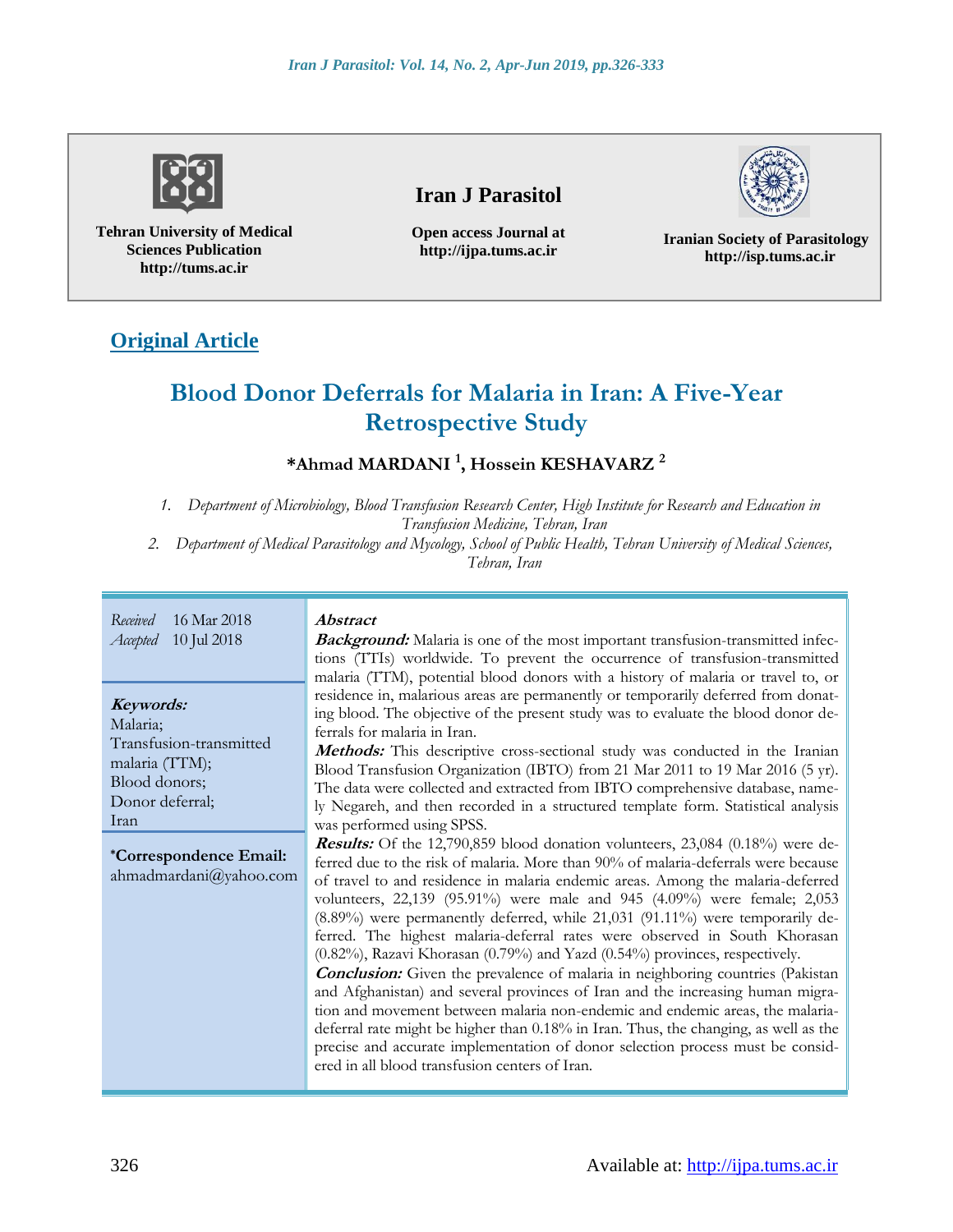# **Introduction**

alaria is the most important vectorborne infectious disease (1). Global- $\bigcup$ ly, 3.4 billion people are at risk of **b**eing is the most important vector-<br>borne infectious disease (1). Global-<br>being infected with malaria. According to the latest report of the WHO, 212 million cases were reported from 91 countries and territories with 429,000 deaths in 2015 (2).

Blood transfusion is one of the potential routes of malaria transmission (3). Woolsey reported the first case of transfusiontransmitted malaria (TTM) in 1911 (4). "The occurrence of TTM in non-endemic and endemic areas of malaria is one case per four million and more than 50 cases per million units of transfused blood and blood components, respectively (5-9)". More than 3,000 cases of TTM were reported in the world (10). The transmission of malaria via blood transfusion is a serious risk in non-immune recipients to malaria, especially if the parasite species is *Plasmodium falciparum* (5, 11-16), as the diagnosis of malaria is often missed in the recipient  $(11).$ 

Malaria screening is performed in blood donors by various strategies including donor selection or screening of blood donors through interviewing, and laboratory tests (12). Since there is no reliable approved laboratory test yet available for malaria screening in blood donors (17), "the donor selection is the first, and in many countries, the only step in the prevention of TTM (18)". In this strategy, the potential donors with a history of malaria or travel to, or residence in, malarious areas are deferred from donating blood permanently or for a certain period of time (19). These deferrals may affect the blood availability (20), although most deferred people are unlikely to be infected particularly travelers to malariaendemic areas (12, 19, 21). The deferral rate of blood donation volunteers due to malaria risk has been reported to vary from 0.003% to 5% in different countries (9).

In 1974, the Iranian Blood Transfusion Organization (IBTO) was established in order to centralize blood and blood components supply (22, 23). The IBTO is a non-profit and national organization that currently has 31 provincial blood transfusion centers. The screening of blood donors for malaria, in endemic and non-endemic regions of Iran, is performed in the blood transfusion centers of the IBTO through interviewing by a trained physician (22-24). Based on the IBTO standard operating procedures (SOPs), volunteers who have a history of malaria are permanently deferred from blood donation. A history of travel to, or residence in, malarious areas lead to a deferral from donating blood for three years after departure and one year after their return from the endemic area, respectively. According to these instructions, the temporarily malaria-deferred volunteers after the deferral period can donate blood if they have not experienced malaria symptoms. Unfortunately, these volunteers are not investigated using laboratory (parasitological, immunological and molecular) assays.

The rate of deferred blood donation volunteers due to malaria risk has not previously been investigated in Iran and the current research is the first study conducted, to the best of our knowledge. Thus, the objective of the present study was to evaluate the blood donor deferrals for malaria in Iran.

# **Materials and Methods**

#### **Study area**

Iran is located in the Eastern Mediterranean Region (EMR) of the WHO (2) and is subdivided into 31 [provinces](https://en.wikipedia.org/wiki/Province) (Fig. 1). In Iran, malaria transmission mainly occurs in the provinces of the southeast as endemic areas with low endemicity, namely Sistan and Baluchistan, Hormozgan and Kerman (Fig. 1) (25, 26). According to the latest report of the WHO, the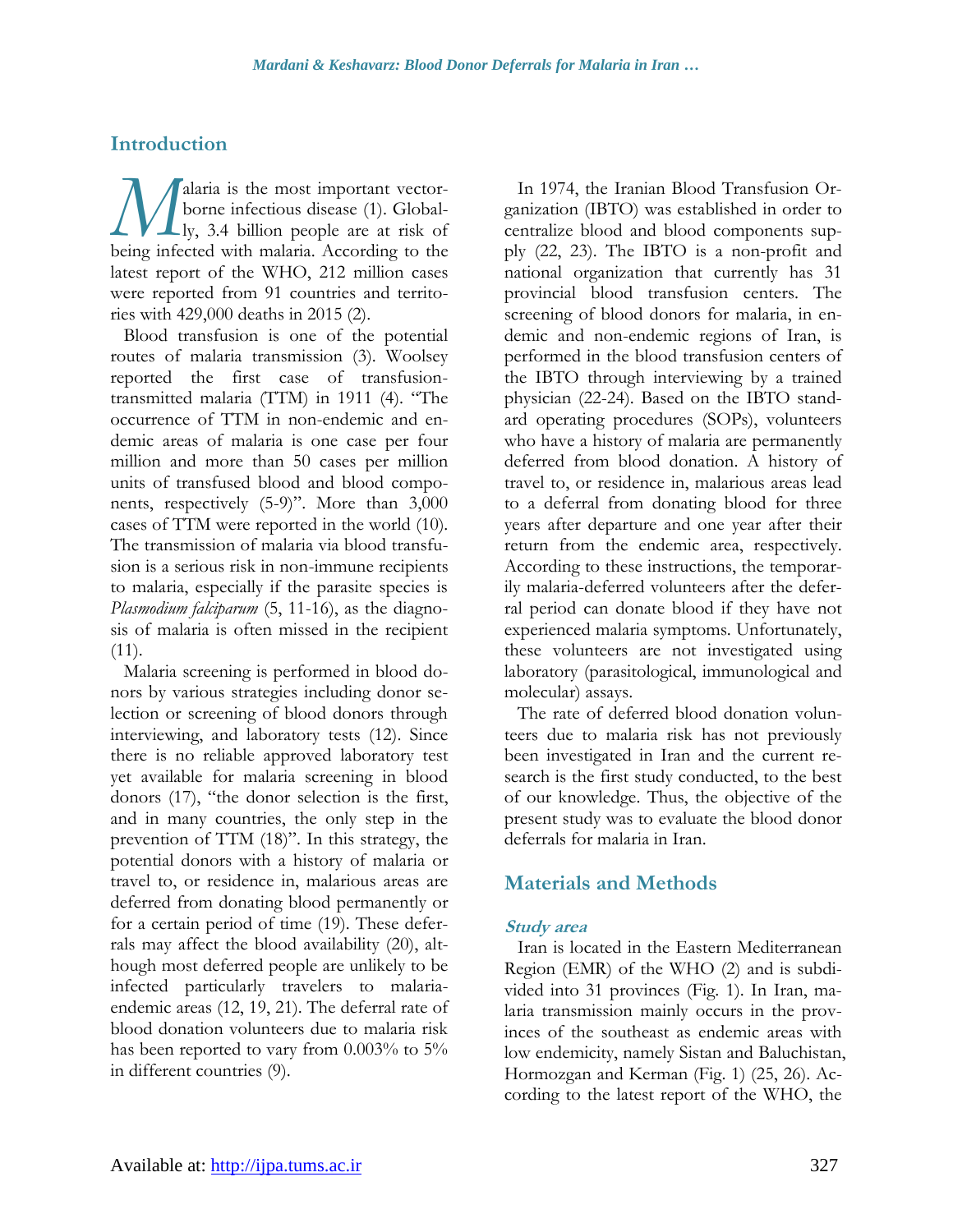reported malaria cases were 1,378 in Iran during the year *2015*, of which 632 (45.86%) were imported cases. Currently, Iran is in the elimination stage of malaria (2). Although 344 cases of TTM had been reported from different provinces of Iran during the 21 years from 1963 to 1983, no case has been reported in the last three decades (10).



**Fig. 1:** Map of 31 provinces of Iran and geographical situation of malaria endemic areas of this country namely Sistan and Baluchestan, Hormozgan and Kerman provinces, bordering Afghanistan, Pakistan, the Oman Sea and the Persian Gulf

#### **Data collection and statistical analysis**

In this retrospective, descriptive crosssectional study, the comprehensive database of the IBTO, namely Negareh, was used to collect and extract the data of blood donation volunteers who presented to the blood transfusion centers of the IBTO from 21 Mar 2011 to 19 Mar 2016 (5-year period). In the IBTO, the individual characteristics and interview data, as well as the results of screening tests of blood donation volunteers are entered into the Negareh software. Therefore, this software is the best and most reliable way to access, collect and extract data of blood donors. The following data were collected and extracted from the Negareh database: total number of blood donation volunteers (the individuals who presented to the blood transfusion centers for blood donation), blood donors and deferred

volunteers, as well as the total number of deferred volunteers for travelling to, or residency in, malarious areas and deferred volunteers for a past history of malaria and the blood donation volunteers' age and sex. Finally, the extracted data were recorded in a structured template form prepared for this purpose. Statistical analysis was conducted using SPSS ver. 18.0 (Chicago, IL, USA).

#### **Results**

During the 5-year study period, 12,790,859 blood donation volunteers were presented to the blood transfusion centers of the IBTO and 10,167,915 (79.49%) individuals successfully donated a unit of blood. Among the blood donors, 9,677,820 (95.18%) were male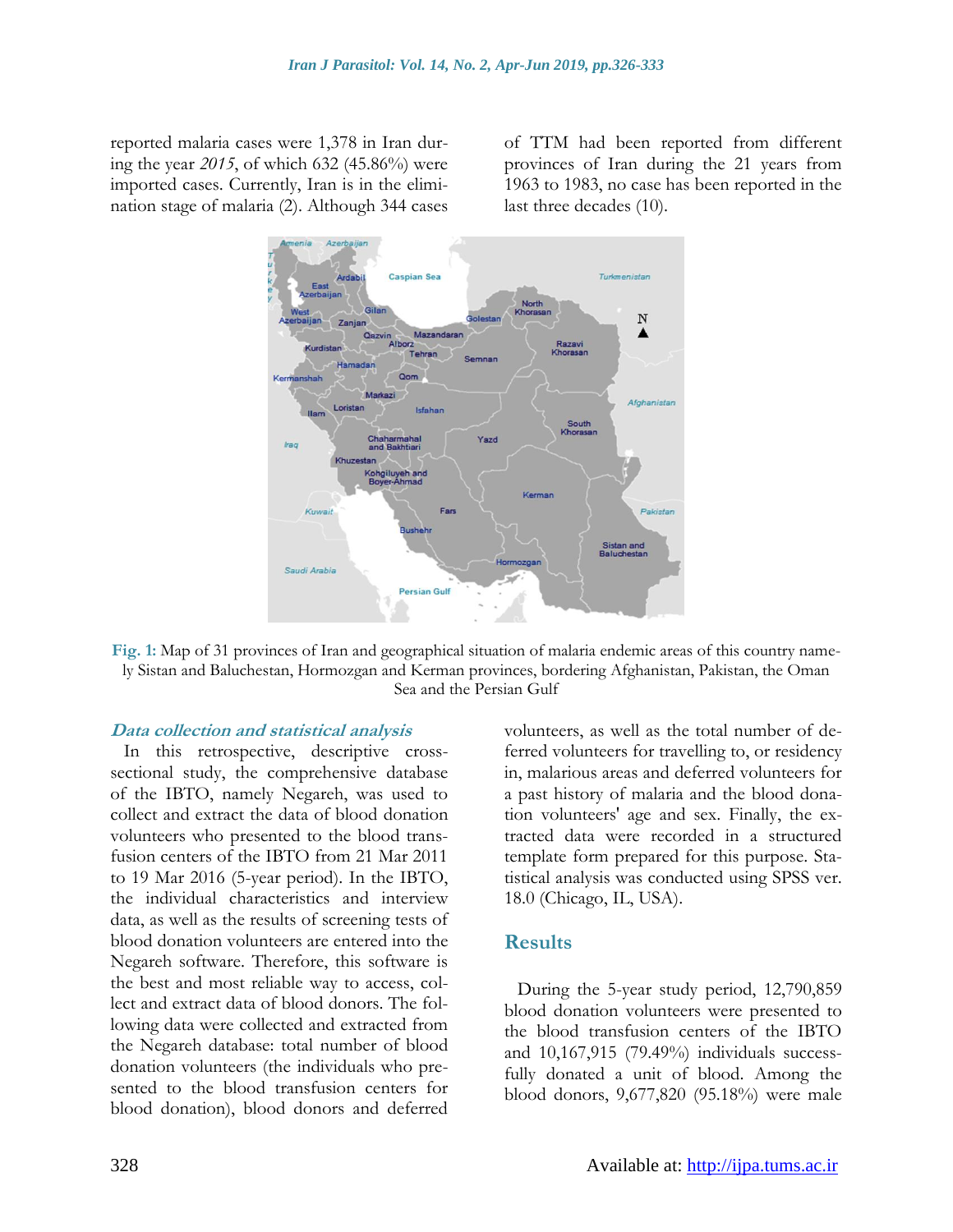and 490,095 (4.82%) were female with  $M/F$ ratio 19.75:1. Of the 2,525,283 (19.74%) deferred blood donation volunteers, 23,084 (0.91%) were deferred for malaria risk. The majority of them (91.11%) were deferred because of travel to and residence in a malaria endemic area, and the remaining 2,053 (8.89%) due to a previous history of malaria.

The overall rate of deferred volunteers for malaria was 0.18%. The highest malariadeferral rate was seen in South Khorasan (0.82%), Razavi Khorasan (0.79%) and Yazd (0.54%) provinces. In contrast, the lowest malaria-deferral rate was in Ilam (0%), Ardabil (0.001%) and Kermanshah (0.002%) provinces (Table 1).

| Table 1: Rates of blood donation and malaria-deferrals in Iran during the 5-year study period (21 Mar 2011 to |
|---------------------------------------------------------------------------------------------------------------|
| 19 Mar 2016)                                                                                                  |

| Province        | <b>Blood</b> dona-     | <b>Deferred</b> | <b>Blood</b> do- | Malaria-deferral type |                  |                |
|-----------------|------------------------|-----------------|------------------|-----------------------|------------------|----------------|
|                 | tion volun-            | volunteers, n   | nors, n          | Travel and            | History of       | Total, $n$ (%) |
|                 | teers <sup>*</sup> , n |                 |                  | residence, n          | malaria, n       |                |
| Alborz          | 359,760                | 98,430          | 261,330          | 152                   | 8                | 160 (0.04)     |
| Ardabil         | 192,144                | 31,397          | 157,735          | 3                     | $\boldsymbol{0}$ | 3(0.001)       |
| Bushehr         | 226,631                | 55,045          | 171,587          | 653                   | $\theta$         | 653 (0.29)     |
| Chaharmahal and | 162,072                | 33,203          | 128,869          | 225                   | 7                | 232 (0.14)     |
| Bakhtiari       |                        |                 |                  |                       |                  |                |
| East Azerbaijan | 526,594                | 85,204          | 433,813          | 116                   | 11               | 127(0.02)      |
| Fars            | 1,033,563              | 292,062         | 741,501          | 3,118                 | 224              | 3,342 (0.32)   |
| Gilan           | 436,367                | 57,458          | 377,503          | 106                   | $\theta$         | 106(0.02)      |
| Golestan        | 279,139                | 44,416          | 234,723          | 510                   | $\boldsymbol{0}$ | 510 (0.18)     |
| Hamadan         | 234,147                | 43,816          | 190,331          | 281                   | $\mathbf{1}$     | 282 (0.12)     |
| Hormozgan       | 266,129                | 47,020          | 219,109          | 79                    | 56               | 135(0.05)      |
| Ilam            | 90,099                 | 16,238          | 72,705           | $\overline{0}$        | $\overline{0}$   | 0(0)           |
| Isfahan         | 800,237                | 172,291         | 617,842          | 2,225                 | 39               | 2,264 (0.28)   |
| Kerman          | 468,564                | 86,594          | 372,862          | 661                   | 140              | 801 (0.17)     |
| Kermanshah      | 315,989                | 52,052          | 255,912          | 5                     | $\overline{c}$   | 7(0.002)       |
| Khuzestan       | 783,718                | 221,203         | 559,015          | 570                   | 75               | 645 (0.08)     |
| Kohgiluyeh and  | 134,615                | 19,429          | 113,678          | 9                     | $\boldsymbol{0}$ | 9(0.006)       |
| Boyer-Ahmad     |                        |                 |                  |                       |                  |                |
| Kurdistan       | 153,630                | 22,172          | 124,961          | 12                    | $\boldsymbol{0}$ | 12(0.007)      |
| Lorestan        | 241,457                | 47,572          | 193,985          | 5                     | 22               | 27(0.01)       |
| Markazi         | 252,978                | 48,119          | 203,882          | 462                   | 17               | 479 (0.19)     |
| Mazandaran      | 777,367                | 124,058         | 637,948          | 627                   | 14               | 641 (0.08)     |
| North Khorasan  | 111,855                | 19,101          | 89,643           | 71                    | $\overline{0}$   | 71(0.06)       |
| Qazvin          | 196,870                | 51,472          | 145,402          | 439                   | $\mathbf{1}$     | 440 (0.22)     |
| Qom             | 225,366                | 42,205          | 183,161          | 60                    | 7                | 67(0.03)       |
| Razavi Khorasan | 901,440                | 236,698         | 664,742          | 7,159                 | $\mathbf{1}$     | 7,160 (0.79)   |
| Semnan          | 215,278                | 31,671          | 172,802          | 308                   | 3                | 311 (0.14)     |
| Sistan and Ba-  | 417,842                | 68,261          | 347,586          | 497                   | 1,381            | 1,878 (0.45)   |
| luchestan       |                        |                 |                  |                       |                  |                |
| South Khorasan  | 109,148                | 19,995          | 75,544           | 883                   | 16               | 899 (0.82)     |
| Tehran          | 2,064,411              | 304,469         | 1,759,942        | 245                   | 16               | 261(0.01)      |
| West Azerbaijan | 418,593                | 75,810          | 342,782          | 85                    | 3                | 88 (0.02)      |
| Yazd            | 255,380                | 52,740          | 202,640          | 1,370                 | $\,8\,$          | 1,378 (0.54)   |
| Zanjan          | 139,476                | 25,082          | 114,380          | 95                    | $\mathbf{1}$     | 96(0.07)       |
| Total $(\%)$    | 12,790,859             | 2,525,283       | 10,167,915       | 21,031                | 2,053            | 23,084 (0.18)  |
|                 |                        | (19.74)         | (79.49)          |                       |                  |                |

\*The individuals who presented to the blood transfusion centers for blood donation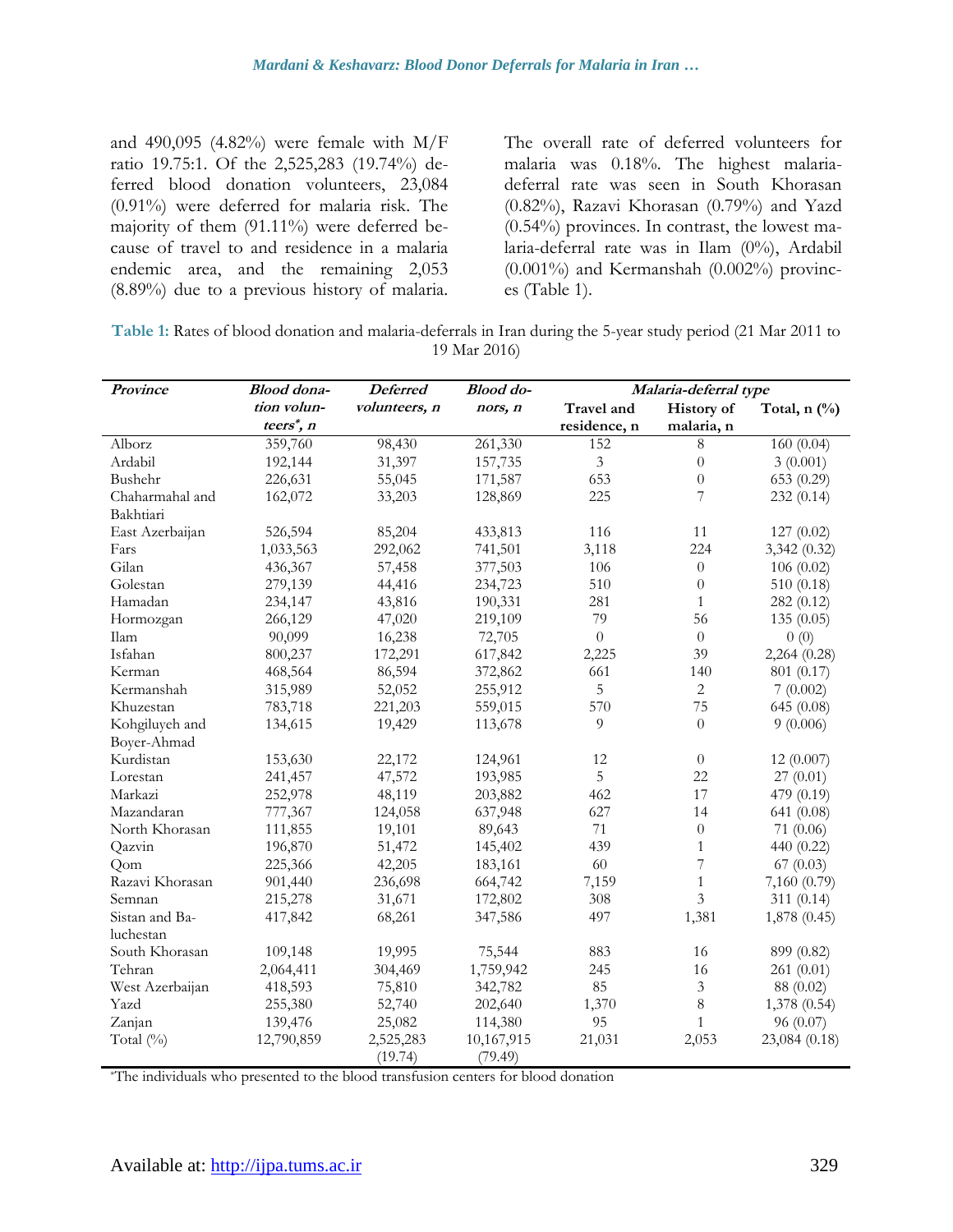The trend of malaria-deferred blood donation volunteers was not shown as an ascending or descending pattern over the study period.

The average age of the malaria-deferred volunteers was 34 (range 22-58) yr. Of those, 4,135 (17.91%) were in age group 25 yr or less, 15,503 (67.16%) were in group 26-45 yr, and 3,446 (14.93%) were in age group 46 yr or more. Among the malaria-deferred volunteers, 22,139 (95.91%) were male and 945 (4.09%) were female; 2,053 (8.89%) were permanently deferred, while 21,031 (91.11%) were temporarily deferred (Table 1). Of the 2,053 permanently malaria-deferred volunteers, 1,759 (85.68%) were male and 294 (14.32%) was female; 1,041 (50.71%), 635 (30.93%) and 377 (18.36%) were in age group 25 yr or less, 26- 45 yr and 46 yr or more, respectively.

# **Discussion**

The main purpose of the blood transfusion centers is the supply of safe and adequate blood, and blood components for patients in need. Therefore, all blood donations are screened for human immunodeficiency virus (HIV), hepatitis B virus (HBV), hepatitis C virus (HCV) and syphilis (27). Several transfusion-transmitted infections (TTIs), such as malaria, babesiosis, leishmaniasis and American trypanosomiasis (Chagas disease), are not laboratory screened, and donor selection or screening of blood donors through interviewing is the only way of prevention (27, 28).

In Iran and most malaria non-endemic and endemic countries, the screening of blood donors for malaria is performed through interviewing (18, 22-24). Blood donation volunteers with a previous history of malaria or travels to, or residence in, malarious areas are deferred from blood donation permanently or for a certain period of time (19). The variety of deferral criteria is one of the most important factors that negatively impact blood availability (20). The method of blood donors screening is no different in endemic and nonendemic areas of Iran and it is carried out only through interviewing.

In the present study, the malaria-deferral rate was 0.18%, while other countries have reported different values. In Estonia 0.003%, France 0.1%-0.25%, Italy 0.1%-5%, Turkey 0.24%, Canada 0.4%, Spain 0.43%, Ireland 0.6% and the United States of America (USA) 0.75%-2.9% of blood donation volunteers were deferred for malaria risk (9, 20, 29). More than 90% of malaria-deferrals were because of travel to and residence in malaria endemic areas. Responsibility of blood donation volunteers to the issue of blood safety or their dishonesty in response to posed questions by the interviewer physician could explain the low deferral rate in this study.

The malaria-deferral rate is high in Sistan and Baluchistan (0.45%), Hormozgan (0.05%) and Kerman (0.17%) provinces as endemic areas and low in non-endemic provinces of Iran, but the highest malaria-deferral rates were observed in non-endemic provinces, including South Khorasan (0.82%), Razavi Khorasan (0.79%) and Yazd (0.54%) provinces. The higher rate might be explained by the precise and accurate implementation of donor selection and screening of blood donors in these provinces and the other non-endemic provinces such as Fars (0.32%), Bushehr (0.29%), Isfahan (0.28%) and Qazvin (0.22%) (Table 1) due to the proximity to Afghanistan, a country with high malaria endemicity (2), and endemic provinces of Iran (Fig. 1). The low rate of malaria-deferral in endemic provinces showed that either the donor selection is not well done or the individuals do not donate blood because of the related trainings with blood donation eligibility criteria in malariaendemic areas.

The results of this study indicated that 23,084 blood donation volunteers for malaria were deferred during the 5-year study period. This rate is negligible compared to the number of blood donors (*n*=10,167,915; 79.49%) and the malaria-deferral rate has no impact on blood availability in Iran. In the USA, more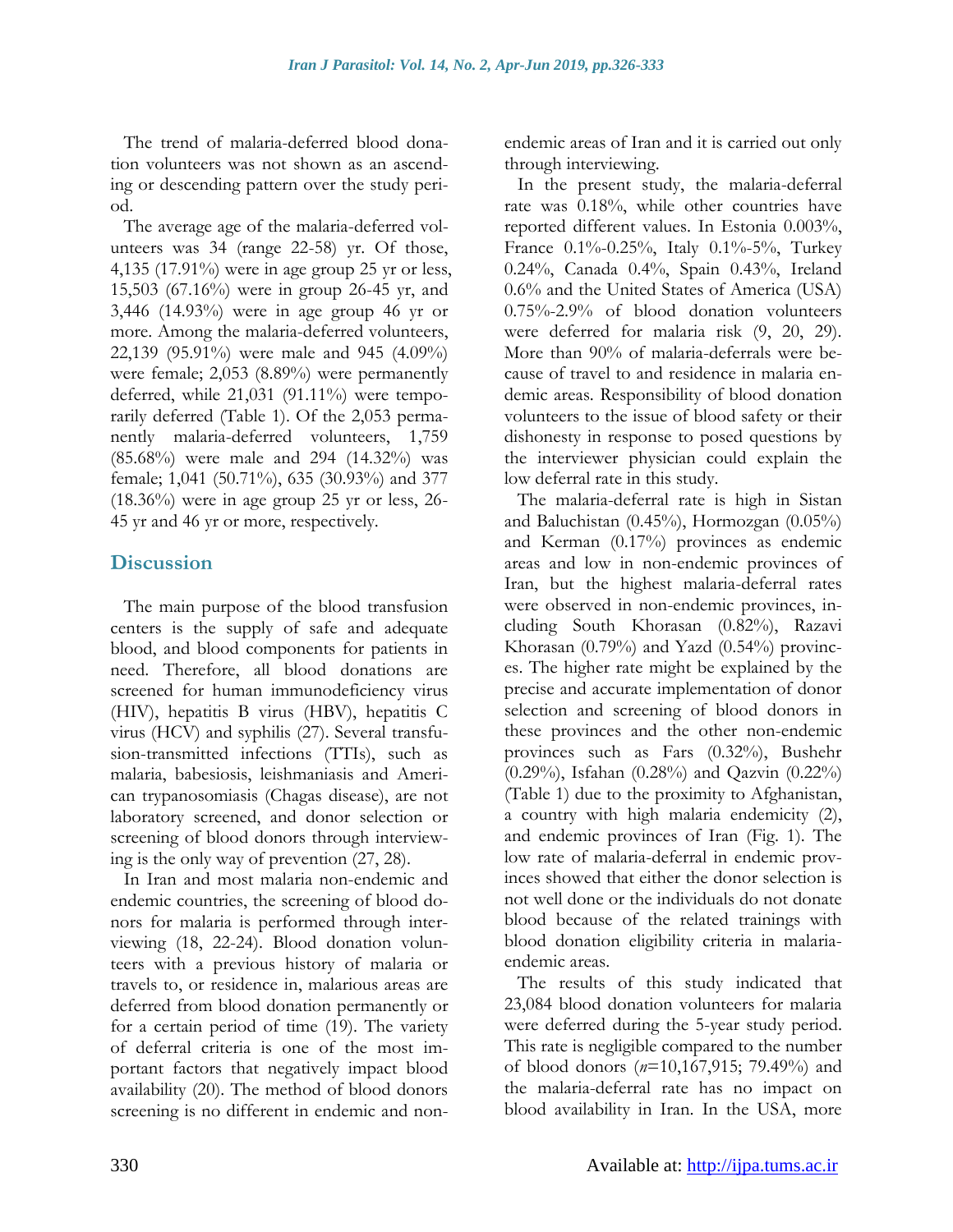than 540,000 blood donations were lost due to malaria risk from 2000 to 2006 (20).

In several European countries, the serological testing of blood donation volunteers with a history of travel to, or residence in, malarious areas has reduced the unnecessary deferrals due to malaria risk and improved the safety of blood donations (14, 17, 21, 30-33). In Turkey, 97% of malaria-deferrals were unnecessary because the serological test detecting anti-*Plasmodium* antibodies were negative (29). The unnecessary deferrals dishearten the blood donation volunteers and many of them never return to donate blood (34).

In addition to the deferrals, a number of eligible volunteers do not donate blood for various reasons. Thus, the difference is observed between the total number of blood donation volunteers and the sum of blood donors and deferred volunteers, which in this study was  $0.77\%$ .

The age of more than 85% of temporarily malaria-deferred volunteers in this study was fewer than 46 yr. These individuals can donate blood for many years without worrying if the result of an immunological or molecular assay is negative after the deferral period. Therefore, the laboratory (parasitological, immunological and molecular) assays of temporarily malariadeferred volunteers are necessary, done in countries such as France, England and Australia (35). In Iran, unfortunately, these volunteers are not investigated using laboratory assays after the deferral period.

In this study, more than 95% of malariadeferred volunteers were male (Table 1). Since only 4.82% of Iranian blood donors were women during the 5-year study period, this could explain the much higher rate of malariadeferrals in men.

## **Conclusion**

Given the prevalence of malaria in neighboring countries (Pakistan and Afghanistan) with high endemicity and several provinces of Iran (2) and the increasing human migration and movement between malaria non-endemic and endemic areas, the malaria-deferral rate should be higher than 0.18% in Iran. Therefore, the changing of donor selection process particularly in endemic areas for the prevention of TTM, the laboratory testing of the temporarily malaria-deferred volunteers after the deferral period and the precise and accurate implementation of donor selection must be considered. In addition, the usage of a serological test detecting anti-*Plasmodium* antibodies or a rapid diagnostic test (RDT) for antigen detection in combination with donor selection through interviewing is essential to prevent the occurrence of TTM and reduce unnecessary deferrals prior to deferral decision in malaria non-endemic and endemic areas of Iran, respectively.

# **Acknowledgements**

The authors are grateful for the co-operation of Dr. K. Shams Asenjan and also Dr. M.R. Balali and all managers and staff of the blood transfusion centers of the IBTO.

## **Conflict of interest**

The authors declare that there is no conflict of interests.

## **References**

- 1. [Gubler](https://www.ncbi.nlm.nih.gov/pubmed/?term=Gubler%20DJ%5BAuthor%5D&cauthor=true&cauthor_uid=9716967) DJ. Resurgent vector-borne diseases as a global health problem. [Emerg Infect Dis.](https://www.ncbi.nlm.nih.gov/pmc/articles/PMC2640300/) 1998; 4(3): 442-50.
- 2. World Health Organization. World Malaria Report 2016. Geneva: WHO; 2016. Available from: [http://who.int/malaria/publications/world](http://who.int/malaria/publications/world-malaria-report-2016/report/en/)[malaria-report-2016/report/en/](http://who.int/malaria/publications/world-malaria-report-2016/report/en/)
- 3. Mollison PL, Engelfriet CP, Contreras M. Blood transfusion in clinical medicine. 10th ed. Oxford: Blackwell Science Ltd; 1997.
- 4. Woolsey G. Transfusion for pernicious anemia: Two cases. Ann Surg. 1911; 53:132-5.
- 5. Mungai M, Tegtmeier G, Chamberland M, Parise M. Transfusion transmitted malaria in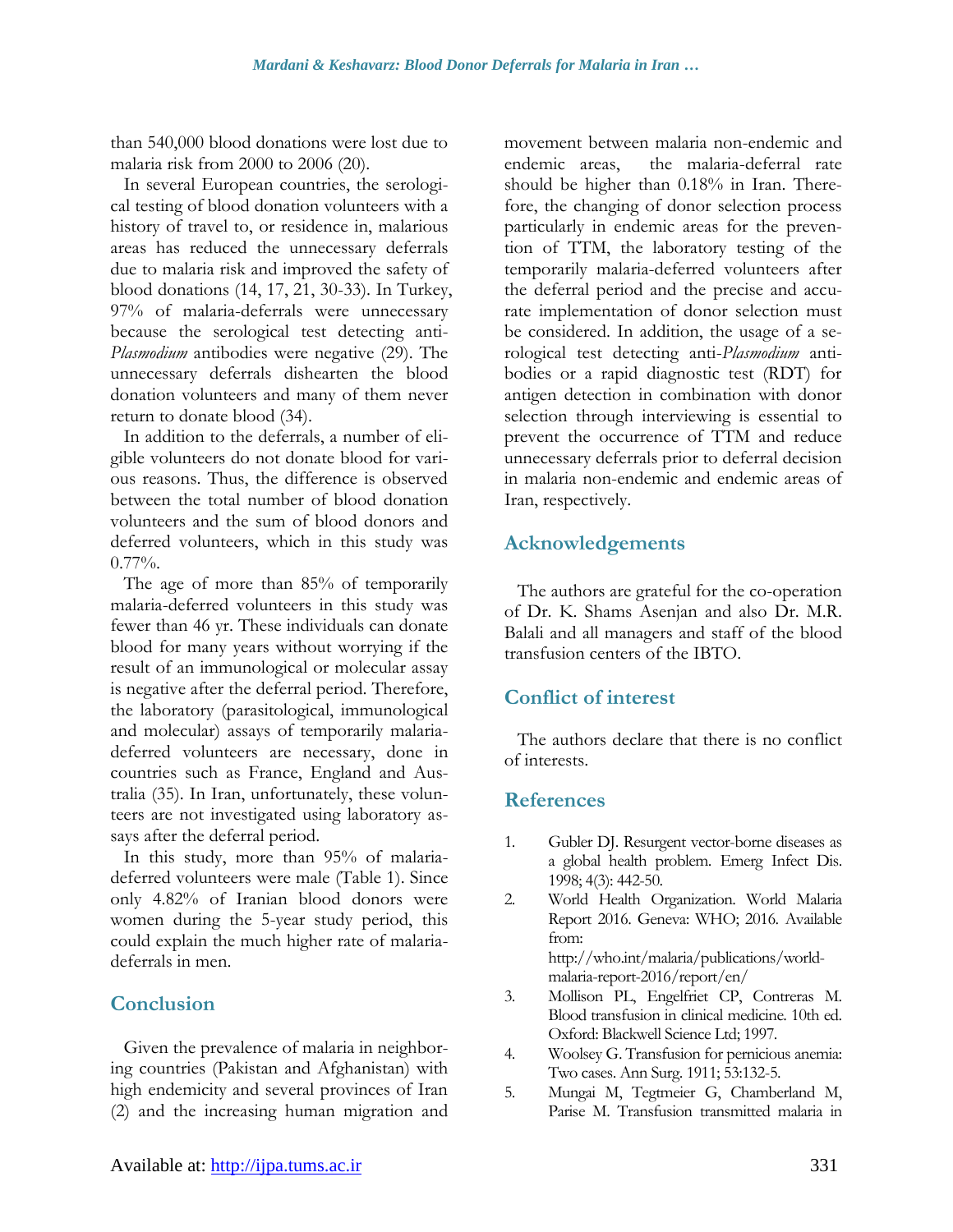the United States from 1963 through 1999. N Engl J Med. 2001; 344(26):1973-8.

- 6. Bruce-Chwatt LJ. Transfusion malaria revisited. Trop Dis Bull. 1982; 79(10):827-40.
- 7. Bruce-Chwatt LJ. Transfusion associated parasitic infections. Prog Clin Biol Res. 1985; 182:101-25.
- 8. Nahlen BL, Lobel HO, Cannon SE, Campbell CC. Reassessment of blood donor selection criteria for United States travelers to malarious areas. Transfusion. 1991; 31(9):798-804.
- 9. Reesink HW. European strategies against the parasite transfusion risk. Transfus Clin Biol. 2005; 12(1):1-4.
- 10. Mardani A, Keshavarz H, Pourfathollah AA, Maghsudlu M. Transfusion-transmitted malaria in Iran: A narrative review article. Iran J Parasitol. 2016; 11(2):136-43.
- 11. [Kinde-Gazard](https://www.ncbi.nlm.nih.gov/pubmed/?term=Kinde-Gazard%5BAuthor%5D&cauthor=true&cauthor_uid=11226934) D, [Oke J,](https://www.ncbi.nlm.nih.gov/pubmed/?term=Oke%20J%5BAuthor%5D&cauthor=true&cauthor_uid=11226934) [Gnahoui I,](https://www.ncbi.nlm.nih.gov/pubmed/?term=Gnahoui%20I%5BAuthor%5D&cauthor=true&cauthor_uid=11226934) [Massoug](https://www.ncbi.nlm.nih.gov/pubmed/?term=Massougbodji%20A%5BAuthor%5D&cauthor=true&cauthor_uid=11226934)[bodji A.](https://www.ncbi.nlm.nih.gov/pubmed/?term=Massougbodji%20A%5BAuthor%5D&cauthor=true&cauthor_uid=11226934) [The risk of malaria transmission by blood transfusion at Cotonou, Benin]. [Sante.](https://www.ncbi.nlm.nih.gov/pubmed/11226934) 2000; 10(6):389-92.
- 12. Kitchen AD, Chiodini PL. Malaria and blood transfusion. Vox Sang. 2006; 90(2):77-84.
- 13. Owusu-Ofori AK, Betson M, Parry CM et al. Transfusion-transmitted malaria in Ghana. Clin Infect Dis. 2013; 56(12):1735-41.
- 14. Silvie O, Thellier M, Rosenheim M et al. Potential value of *Plasmodium falciparum*-associated antigen and antibody detection for screening of blood donors to prevent transfusiontransmitted malaria. Transfusion. 2002; 42(3):357-62.
- 15. Garraud O, Assal A, Pelletier B et al. Overview of revised measures to prevent malaria transmission by blood transfusion in France. Vox Sang. 2008; 95(3):226-31.
- 16. Seed CR, Kee G, Wong T et al. Assessing the safety and efficacy of a test-based, targeted donor screening strategy to minimize transfusiontransmitted malaria. Vox Sang. 2010; 98:e182- 92.
- 17. Seed CR, Kitchen A, Davis TM. The current status and potential role of laboratory testing to prevent transfusion-transmitted malaria. Transfus Med Rev. 2005; 19(3):229-40.
- 18. Slinger R, Giulivi A, Bodie-Collins M et al. Transfusion-transmitted malaria in Canada. CMAJ. 2001; 164(3):377-9.
- 19. Leiby DA. Making sense of malaria. Transfusion. 2007; 47(9):1573-7.
- 20. Leiby DA, Nguyen ML, Notari EP. Impact of donor deferrals for malaria on blood availability in the United States. Transfusion. 2008; 48(10):2222-8.
- 21. Seed CR, Cheng A, Davis TM et al. The efficacy of a malarial antibody enzyme immunoassay for establishing the reinstatement status of blood donors potentially exposed to malaria. Vox Sang. 2005; 88(2):98-106.
- 22. Pourfathollah AA, Hosseini Divkolaye NS, Seighali F. Four decades of national blood service in Iran: outreach, prospect and challenges. Transfus Med. 2015; 25(3):138-43.
- 23. Cheraghali AM. Overview of blood transfusion system of Iran: 2002-2011. Iran J Public Health. 2012; 41(8):89-93.
- 24. Abolghasemi H, Maghsudlu M, Amini Kafiabad S, Cheraghali A. Introduction to Iranian blood transfusion organization and blood safety in Iran. Iran J Public Health. 2009; 38(suppl 1):82-87.
- 25. World Health Organization. World Malaria Report 2014. Geneva: WHO; 2014. Available from: [http://who.int/malaria/publications/world-](http://who.int/malaria/publications/world-malaria-report-2014/report/en/)

[malaria-report-2014/report/en/](http://who.int/malaria/publications/world-malaria-report-2014/report/en/)

- 26. Sadrizadeh B. Malaria in the world, in the Eastern Mediterranean Region and in Iran: review article. WHO/EMRO Report. 2001; 1:1-13.
- 27. Polizzotto MN, Wood EM, Ingham H, Keller AJ. Reducing the risk of transfusiontransmissible viral infection through blood donor selection: the Australian experience 2000 through 2006. Transfusion. 2008; 48(1):55-63.
- 28. Newman B. Blood donor suitability and allogeneic whole blood donation. Transfus Med Rev. 2001; 15:234-44.
- 29. [Değirmenci A](https://www.ncbi.nlm.nih.gov/pubmed/?term=De%C4%9Firmenci%20A%5BAuthor%5D&cauthor=true&cauthor_uid=22464796), [Döşkaya M](https://www.ncbi.nlm.nih.gov/pubmed/?term=D%C3%B6%C5%9Fkaya%20M%5BAuthor%5D&cauthor=true&cauthor_uid=22464796), [Caner A](https://www.ncbi.nlm.nih.gov/pubmed/?term=Caner%20A%5BAuthor%5D&cauthor=true&cauthor_uid=22464796) et al. Action plan to regain unnecessary deferred blood donors due to malaria risk in Turkey. [Transfus](https://www.ncbi.nlm.nih.gov/pubmed/22464796)  [Apher Sci.](https://www.ncbi.nlm.nih.gov/pubmed/22464796) 2012; 46(3):269-75.
- 30. Chiodini PL, Hartley S, Hewitt PE et al. Evaluation of a malaria antibody ELISA and its value in reducing potential wastage of red cell donations from blood donors exposed to malaria, with a note on a case of transfusiontransmitted malaria. Vox Sang. 1997; 73(3):143- 8.
- 31. Elghouzzi MH, Senegas A, Steinmetz T et al. Multicentric evaluation of the DiaMed enzymelinked immunosorbent assay malaria antibody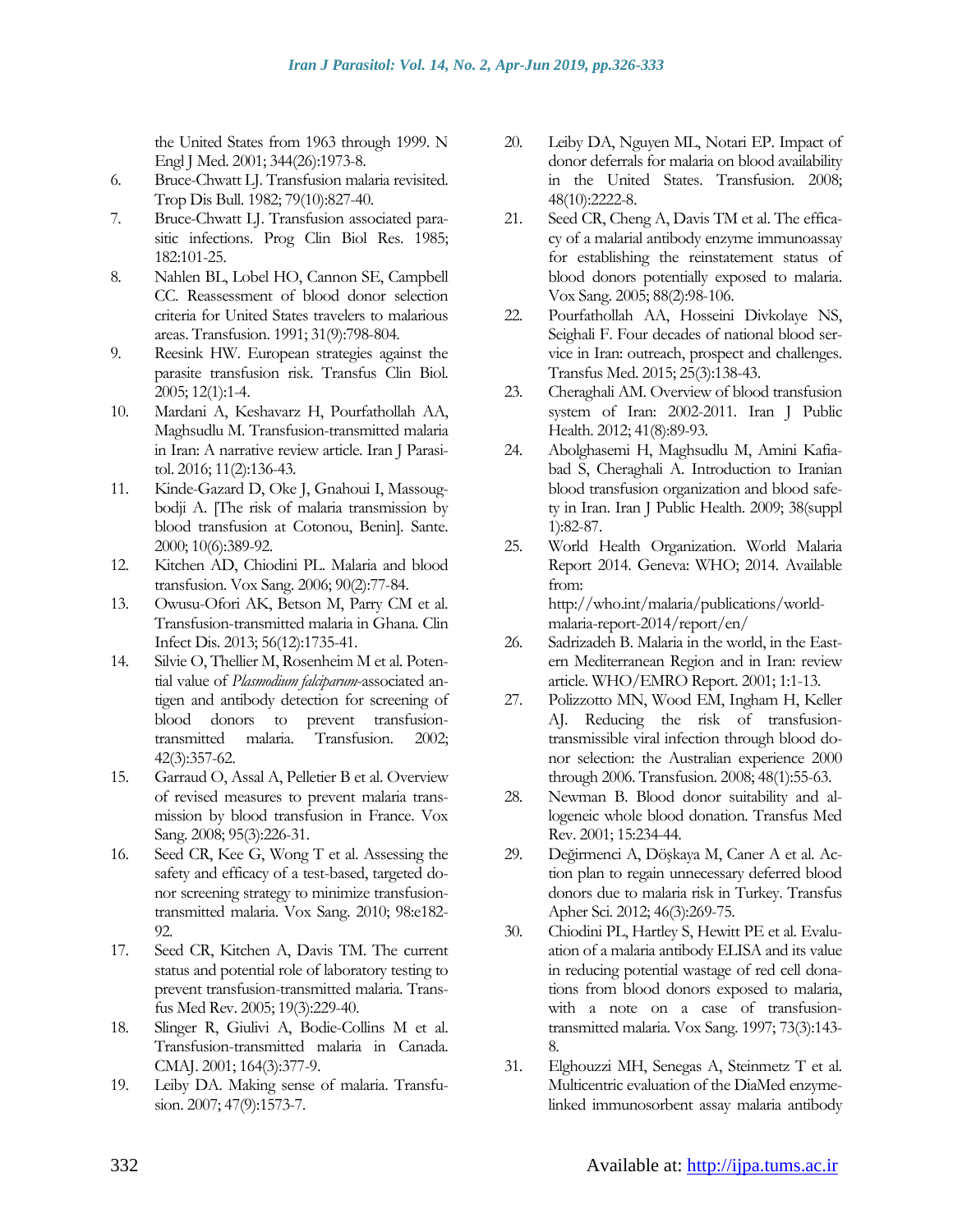test for screening of blood donors for malaria. Vox Sang. 2008; 94:33-40.

- 32. Kitchen AD, Lowe PH, Lalloo K, Chiodini PL. Evaluation of a malarial antibody assay for use in the screening of blood and tissue products for clinical use. Vox Sang. 2004; 87:150-5.
- 33. Reesink HW, Panzer S, Wendel S et al. The use of malaria antibody tests in the prevention of

transfusion-transmitted malaria. Vox Sang. 2010; 98(3 Pt 2):468-78.

- 34. Dodd RY. Current risk for transfusion transmitted infections. Curr Opin Hematol. 2007; 14(6):671-6.
- 35. [O'Brien SF,](https://www.ncbi.nlm.nih.gov/pubmed/?term=O%27Brien%20SF%5BAuthor%5D&cauthor=true&cauthor_uid=25933591) [Delage G,](https://www.ncbi.nlm.nih.gov/pubmed/?term=Delage%20G%5BAuthor%5D&cauthor=true&cauthor_uid=25933591) [Seed CR](https://www.ncbi.nlm.nih.gov/pubmed/?term=Seed%20CR%5BAuthor%5D&cauthor=true&cauthor_uid=25933591) et al. The epidemiology of imported malaria and transfusion policy in 5 nonendemic countries. [Transfus](https://www.ncbi.nlm.nih.gov/pubmed/25933591)  [Med Rev.](https://www.ncbi.nlm.nih.gov/pubmed/25933591) 2015; 29(3):162-71.